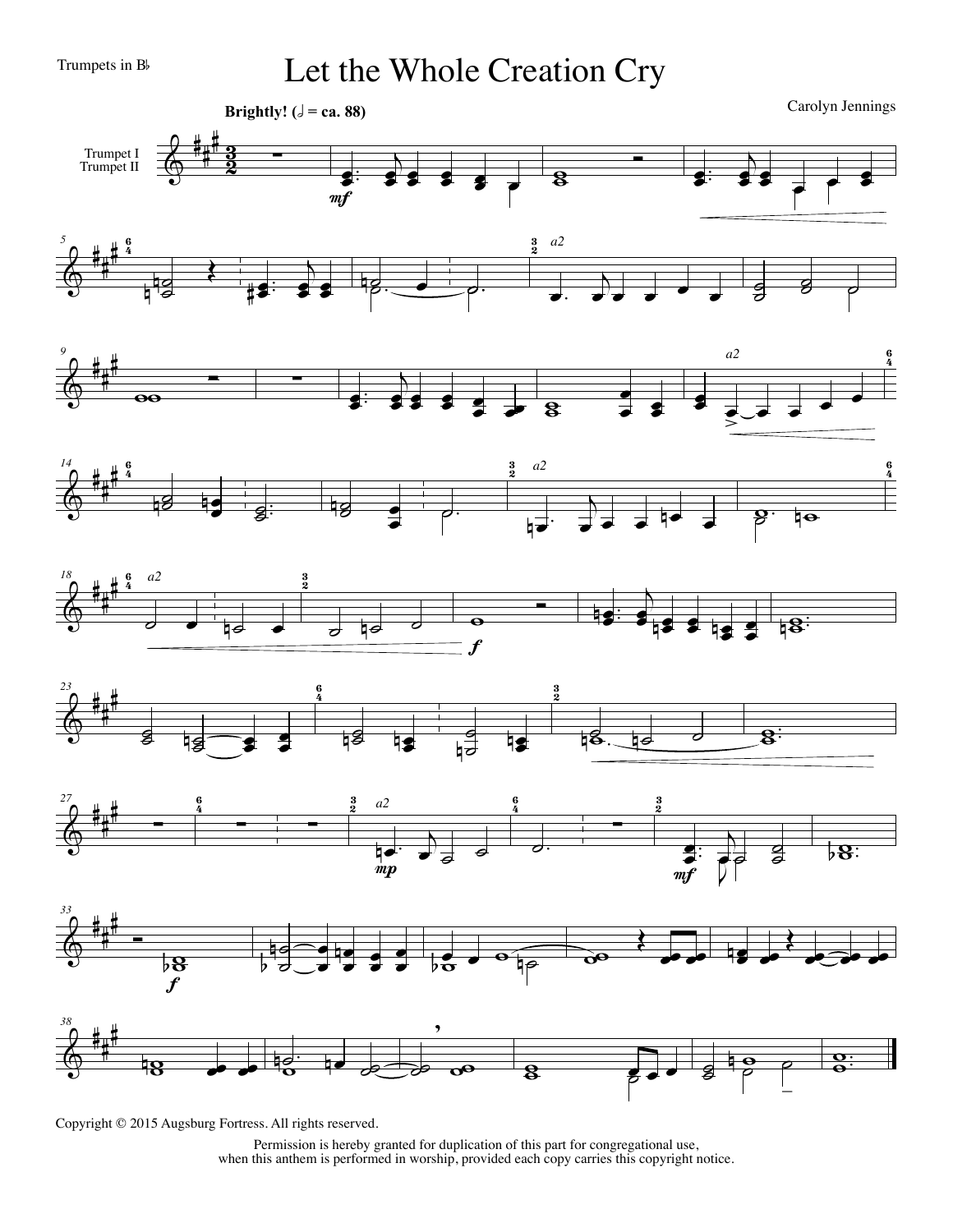Trumpets in C

Let the Whole Creation Cry

Carolyn Jennings **Brightly!** ( $\sqrt{ }$  = ca. 88) Trumpet II  $\begin{array}{c} \begin{array}{c} \longrightarrow \\ \longrightarrow \\ \longrightarrow \\ \longrightarrow \end{array} \end{array}$ <u>3</u><br>១  $\begin{array}{c|c} \hline \textbf{0} & \textbf{0} & \textbf{0} \end{array}$  $\overline{b}$  $\overline{b}$  $\frac{3}{2}$   $\frac{2}{3}$  $\overline{\bullet}$  :  $e^e$  $\overline{\bullet}$ :  $e^e$  $m f$  $\frac{5}{2}$  6  $\frac{6}{5}$  $\frac{3}{2}$ *a2*  $\&$   $\overset{4}{\bigcirc}$  $\begin{picture}(20,10) \put(0,0){\line(1,0){155}} \put(15,0){\line(1,0){155}} \put(15,0){\line(1,0){155}} \put(15,0){\line(1,0){155}} \put(15,0){\line(1,0){155}} \put(15,0){\line(1,0){155}} \put(15,0){\line(1,0){155}} \put(15,0){\line(1,0){155}} \put(15,0){\line(1,0){155}} \put(15,0){\line(1,0){155}} \put(15,0){\line(1,0){155}} \$  $\overline{b}$  $\frac{1}{\sqrt{1-\frac{1}{\sqrt{1-\frac{1}{\sqrt{1-\frac{1}{\sqrt{1-\frac{1}{\sqrt{1-\frac{1}{\sqrt{1-\frac{1}{\sqrt{1-\frac{1}{\sqrt{1-\frac{1}{\sqrt{1-\frac{1}{\sqrt{1-\frac{1}{\sqrt{1-\frac{1}{\sqrt{1-\frac{1}{\sqrt{1-\frac{1}{\sqrt{1-\frac{1}{\sqrt{1-\frac{1}{\sqrt{1-\frac{1}{\sqrt{1-\frac{1}{\sqrt{1-\frac{1}{\sqrt{1-\frac{1}{\sqrt{1-\frac{1}{\sqrt{1-\frac{1}{\sqrt{1-\frac{1}{\sqrt{1-\frac{1}{\sqrt{1-\frac{1$ **b**  $\overline{\mathsf{O}}$  $\overrightarrow{p}$ .  $\overrightarrow{p}$ .  $\begin{array}{c|c} \mathbf{0} & \mathbf{0} \end{array}$  $\overline{\mathbf{e}}$  $\overrightarrow{ }$  $\overline{\mathsf{c}}$  $\frac{1}{e}$   $\frac{1}{e}$   $\frac{1}{e}$   $\frac{1}{e}$   $\frac{1}{e}$  $\frac{1}{2}$  $\delta$  $\tilde{e}$ & # <sup>4</sup> *<sup>9</sup>* <sup>6</sup> *a2* <sup>w</sup> <sup>Ó</sup> <sup>w</sup> <sup>∑</sup> .  $\overline{b}$ œ  $\overline{\bullet}$ :  $\bullet$   $\bullet$   $\bullet$   $\bullet$  $\overline{\bullet}$  =  $\frac{1}{\sigma}$   $\frac{1}{\sigma}$   $\frac{1}{\sigma}$   $\frac{1}{\sigma}$  $\frac{1}{2}$   $\frac{1}{2}$   $\frac{1}{8}$  $\frac{1}{2}$  $\geq$ <sup>3</sup> <sup>4</sup> *<sup>14</sup>* <sup>6</sup>  $\ddot{\mathbf{6}}$ *a2*  $\frac{3}{2}$  $\&$   $\frac{4}{3}$  $\frac{1}{6}$  $\overline{b}$  $\frac{1}{2}$  .  $\frac{1}{\sqrt{2}}$  $\overline{g}$ :  $\overrightarrow{p}$  .  $\overrightarrow{p}$  . œ  $\frac{1}{e}$ e e be e  $\mathbf{\hat{z}}$ ,  $\beta \mathbf{\alpha}$ œ  $\frac{18}{9}$  6  $a2$  3  $\frac{6}{5}$ *a2*  $\&$   $\frac{4}{3}$  $rac{6}{2}$  $. 6. 6$ b˙ <sup>œ</sup> ˙ b˙ ˙ <sup>w</sup> <sup>Ó</sup>  $e^{i\theta}$ .  $e^{-\frac{1}{b}8}$  $\begin{array}{c} \circ \\ \bullet \end{array}$  $\boldsymbol{f}$  $\overrightarrow{23}$   $\overrightarrow{6}$   $\overrightarrow{3}$ **6**  $\&$  #  $\frac{5}{2}$  $\overline{\mathscr{E} \cup \mathscr{E}}$ **bg e**<br>**bg e**  $b$   $c$   $b$   $c$   $d$   $8$ œ  $\overline{\mathbf{g}}$ : œ b∂  $27$  3  $a2$  9  $a2$  9  $a2$  $\frac{3}{2}$  a 2  $\frac{6}{4}$  $\frac{6}{5}$ 6  $\frac{3}{2}$ *a2*  $\frac{3}{2}$ & # <sup>4</sup>  $\frac{1}{2}$   $\frac{1}{2}$   $\frac{1}{2}$   $\frac{1}{2}$   $\frac{1}{2}$   $\frac{1}{2}$   $\frac{1}{2}$   $\frac{1}{2}$   $\frac{1}{2}$   $\frac{1}{2}$   $\frac{1}{2}$   $\frac{1}{2}$   $\frac{1}{2}$   $\frac{1}{2}$   $\frac{1}{2}$   $\frac{1}{2}$   $\frac{1}{2}$   $\frac{1}{2}$   $\frac{1}{2}$   $\frac{1}{2}$   $\frac{1}{2}$   $\frac{1}{2}$   $\begin{array}{c|c|c|c|c} \hline \quad & \bullet & \quad \text{.} \\\hline \hline \end{array}$  $\overline{b}$  $\frac{e}{e}$ . ˙ ˙ 7, हैं  $\overline{)8}$ œ ˙  $mp$  $\triangledown$  $m f$ *33*  $& 4 \nbrace$ Œ Œ n  $\overline{\phantom{a}}$ œ  $\frac{1}{\epsilon}$   $\frac{1}{\epsilon}$ œ œ œœ œœ œœb œœ  $e^{\theta}$  or  $\theta$ œœ œœ œœ  $\overline{5}$ b  $\mathfrak{g}_{\mathbb{L}}$ œ œ œ œ f , *38*  $&$ 5 .  $\overline{\mathbf{e}}$ .  $\frac{1}{8}$  e e  $\frac{1}{8}$  $\frac{\partial}{\partial \theta}$  be  $\frac{\partial}{\partial \theta}$  to  $\frac{\partial}{\partial \theta}$  $\begin{array}{c} \circ \\ \circ \\ \circ \end{array}$ ww œ œ œ ˙  $\overline{\mathbf{S}}$  $\overline{\mathbf{o}}$ |<br>|-

Permission is hereby granted for duplication of this part for congregational use, when this anthem is performed in worship, provided each copy carries this copyright notice.

Copyright © 2015 Augsburg Fortress. All rights reserved.